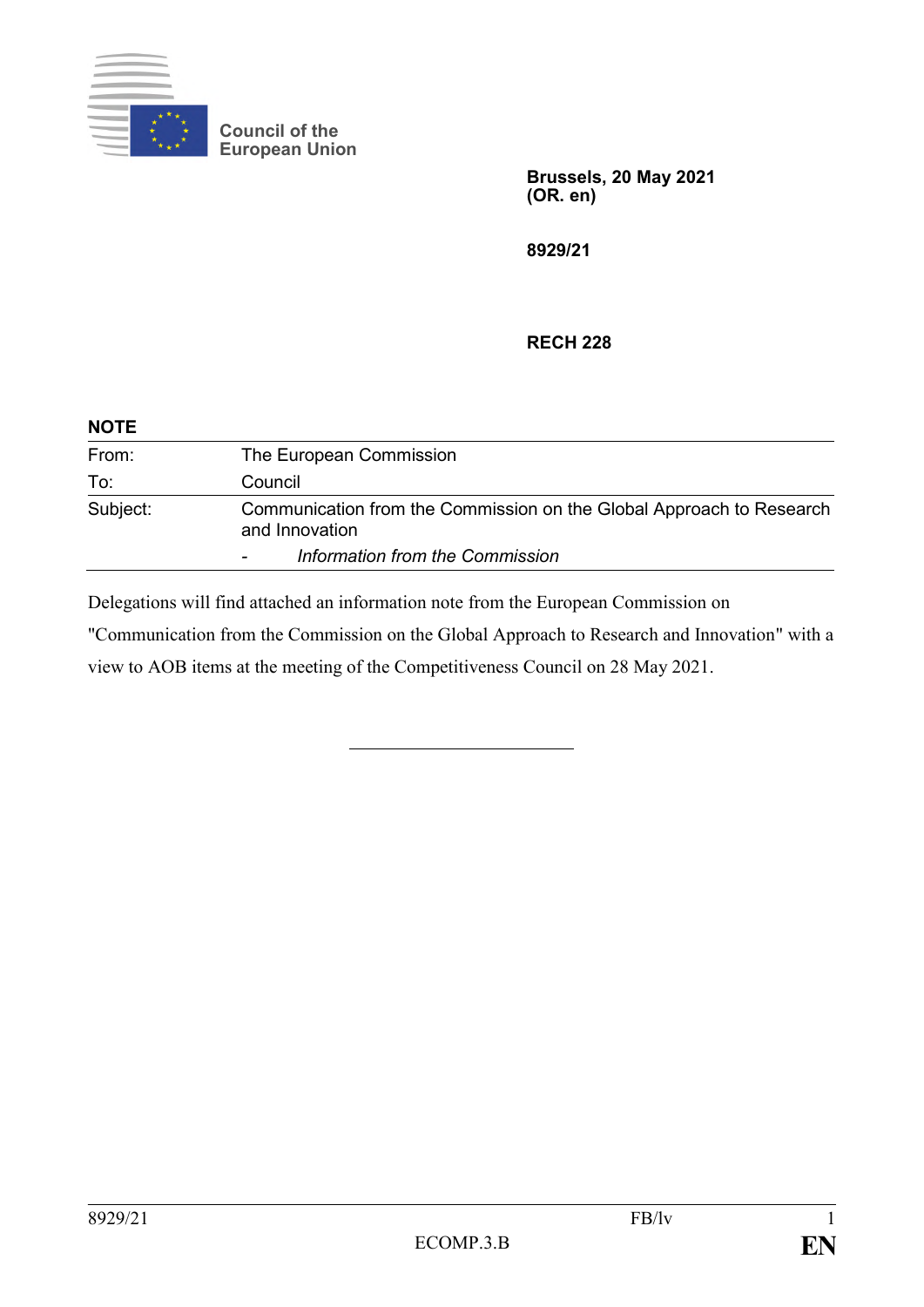## **AOB – Communication from the Commission on the Global Approach to Research and Innovation**

## *Information from the Commission*

On 18 May the Commission adopted a Communication on the global approach to research and innovation – Europe's strategy for international cooperation in a changing world**<sup>1</sup>** .

The strategy responds to today's transformed global setting and the urgent need to scale up multilateral action to tackle global challenges such as climate change and health threats. It reaffirms the EU commitment to openness in research and innovation but also raises the need for Europe to promote a level playing field, reciprocity and the respect of fundamental values in its cooperation with the rest of the world.

The global approach to research and innovation aims also at strengthening the EU's role in multilateral partnerships to deliver new solutions to the green, digital, health and innovation challenges.

The new strategy should also be implemented by adapting the EU's bilateral cooperation with partner countries to make it compatible with European interests and values, including by supporting the transition to resilient, inclusive and knowledge-based societies and economies in low and middle-income countries.

To maximize impact, the Commission is proposing to implement the Communication through initiatives modelled on a *Team Europe* approach combining actions from the EU, its financial institutions and Member State efforts. The Communication identifies 17 key actions to contribute to delivering the strategy, such as developing principles for international cooperation in research and innovation in coordination with the Member States, developing guidelines to support European universities and research organizations on dealing with foreign interference, strengthening multilateral initiatives such as Mission Innovation, supporting the establishment of a global health joint undertaking under the European and Developing Countries Clinical Trials Partnership and developing an ambitious 'Africa Initiative' under Horizon Europe. The Commission will monitor the implementation of the actions and evaluate their contribution to the strategy's objectives.

<sup>1</sup> **<sup>1</sup>** COM(2021) 252